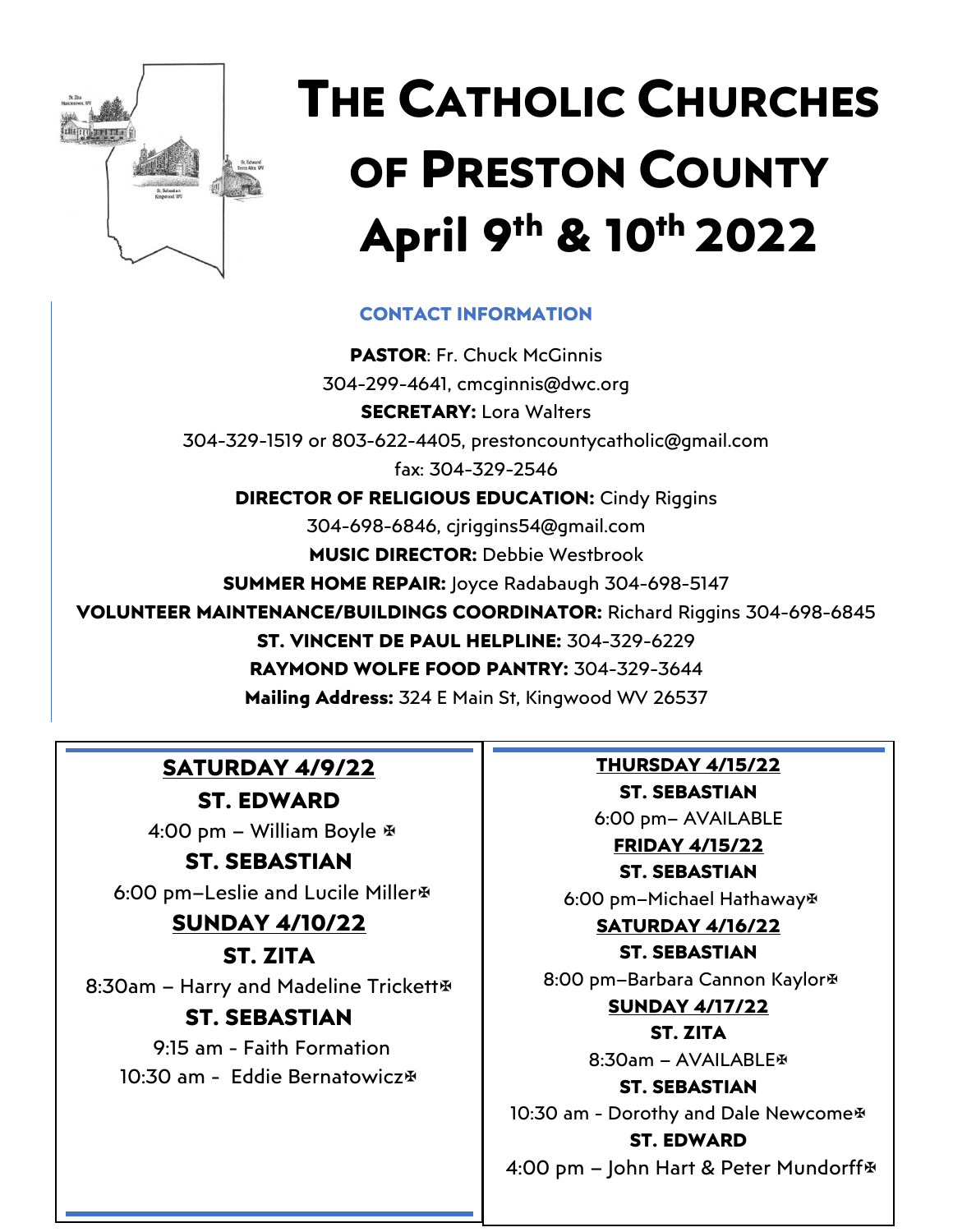# **WEEKEND MASS READINGS**

- **First Reading –** Isaiah 50:4-7
- **Responsorial –** Psalm 22:8-24
- **Second Reading –** Philippians 2:6-11
- **Gospel Reading –** Luke 22:14 23:56 **[Link to Mass Readings](https://bible.usccb.org/bible/readings/041022.cfm)**

# **ANNOUNCEMENTS**

- St. Vincent De Paul will be holding a food drive on April 9<sup>th</sup>, 10<sup>th</sup>, 16<sup>th</sup>, and 17<sup>th</sup> at all three church locations. Non-perishable donations would be greatly appreciated.
- Confirmation class is canceled for the month of April due to Easter and school conflicts. The next confirmation class with be May  $14<sup>th</sup>$
- St. Sebastian Altar Society will be having a meeting Monday, April 11<sup>th</sup> at 7:00 pm in the St. Sebastian Social Hall. All women are invited to attend!
- St. Vincent De Paul will be having a meeting Monday, April 11<sup>th</sup> at 6:00 pm at the St. Sebastian Social Hall.
- There will be a finance council meeting Thursday, April 21<sup>st</sup> at 6:30 pm at St. Sebastian
- There will be a Lenten Reconciliation service this Sunday at 4:00 pm at St. Sebastian.
- The Holy Week Schedule is as follows:

Holy Thursday at 6:00 pm at St. Sebastian

Good Friday at 6:00 pm at St. Sebastian

Saturday Easter Vigil at 8:00 pm at St. Sebastian

Easter Sunday 8:30 am at St. Zita, 10:30 am at St. Sebastian, 12:30 pm at St. Edward

# **PRAYER REQUESTS**

Eddie Murphy, Mike Todesko, Clyde Gibson, Cora Wolfe, Theresa Marthey, Mark Polce, Tim Bucklew, Heather Grantz, Debbie Hibbs, Amelia B, Jane Radabaugh, Buck Turner, Audrey Elizabeth Taylor, Katrina DeBardi, Paul Noll, Sue Clark, Patricia Koontz, Aileen Rader, Shirley & Lynwood Clark, Mary Wright, Lauren Petrelis, Paul Calvert, William Poling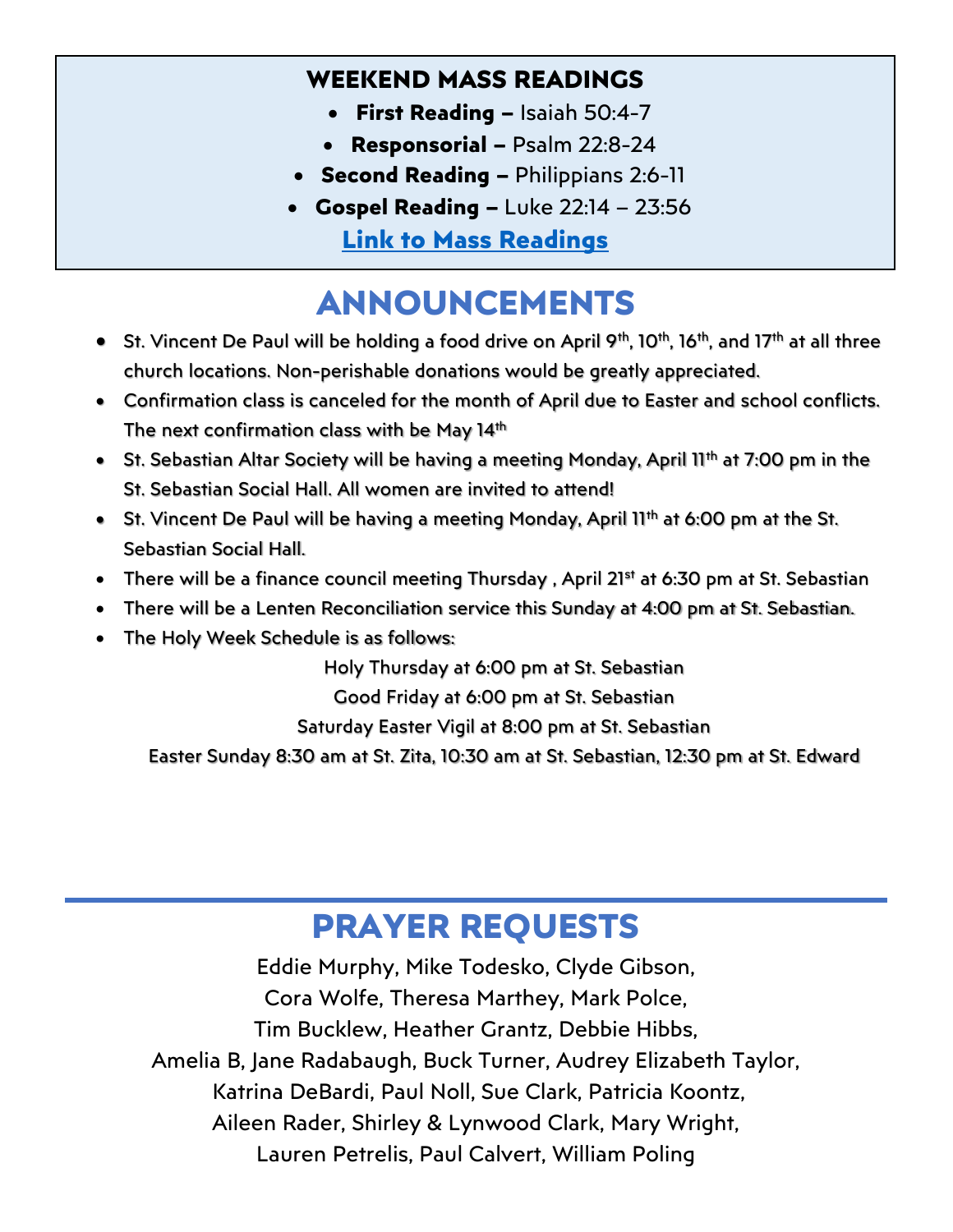### **A Note from the Secretary**

**As many of you know, Alan and I are expecting our second baby this upcoming summer. This has been such an answered prayer to so many years of wanting to start a family! However, with a very quickly growing family comes new challenges and responsibilities and after much prayer and consideration, I have decided it would be best if I step away from the Parish Secretary position.**

**It has long been my dream to raise my children and invest my whole self into them. While it has been wonderful to have the blessing of Selah coming to the office with me, now with two babies only a year apart, it is simply more than one person can handle or at least handle well. I will still be staying on staff as the bookkeeper a few hours on the weekend.**

**I greatly appreciate the trust you all have put in me over the past year and a half as a secretary and both Fr. Dass's and Fr. Chuck's guidance along the way. Please have patience with the office as we transition over to a new way of doing things. With that said, we are now looking for someone to fill some office hours. The secretary office hours will be split between Cindy Riggins, Joyce Radabaugh, and whomever we hire to fill in that gap. It would be a part time position, only 2-3 days a week. The primary responsibilities would be to answer phones and emails, coordinate events with Parish staff, and schedule mass intentions. If you or someone you know might be interested in this, please reach out to Fr. Chuck or the office.**

**Sincerely,**

**Lora Walters**